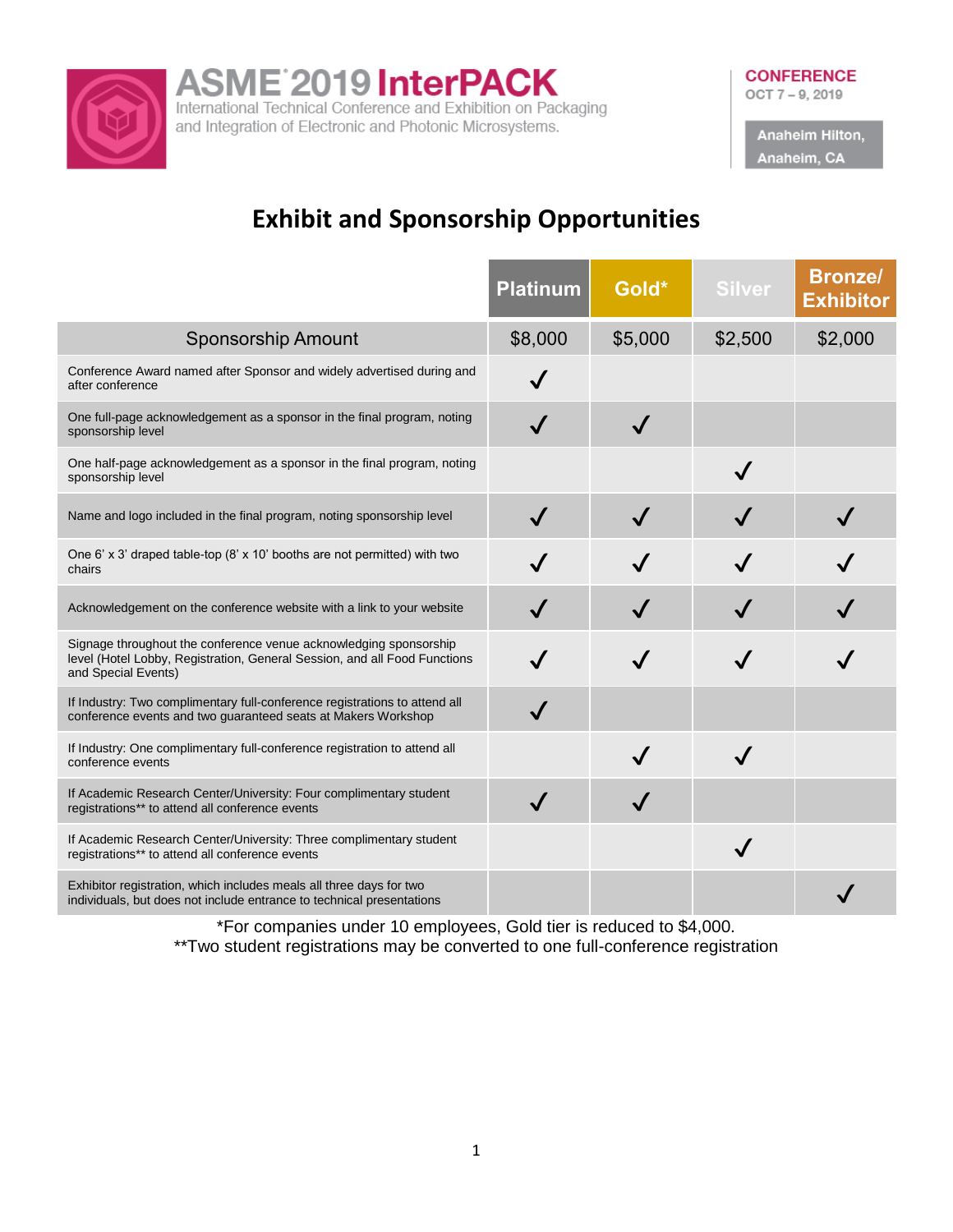# **Other Sponsorship Opportunities**

#### **USB Drive: \$3,000**

- A Convenient, Sleek and Portable Device
- All Final Conference Papers Uploaded to the Drive and Distributed to all the Attendees
- The Custom Drive will include your Company Logo

## **Conference Wi-Fi Access Sponsor: \$1,500**

- WI-FI access point "2019INTERPACK" with Name of Sponsor as Passkey
- Signage and/or Printed Flyers with Wi-Fi Access Name and Sponsor Passkey distributed to Attendees

## **Conference General Sponsor: \$1,500**

- Signage throughout the conference venue acknowledging sponsorship level (Hotel Lobby, Registration, General Session, and all Food Functions and Special Events)
- If Academic Research Center/University: Two complimentary student or one full-conference registration to attend all conference events

## **Cover Page Advertisement: \$1,000**

- 4-Color AD Printed on the Back Cover of the Conference Program Book and distributed to all the Attendees
- Electronic Copy of the AD

#### **Full Page Advertisement: \$500**

- 4-Color AD Printed at the End of the Conference Program Book and distributed to all the Attendees
- Electronic Version of the AD

#### **Half Page Advertisement: \$250**

- 4-Color AD Printed in the Conference Program Book and distributed to all the Attendees
- Electronic Version of the AD